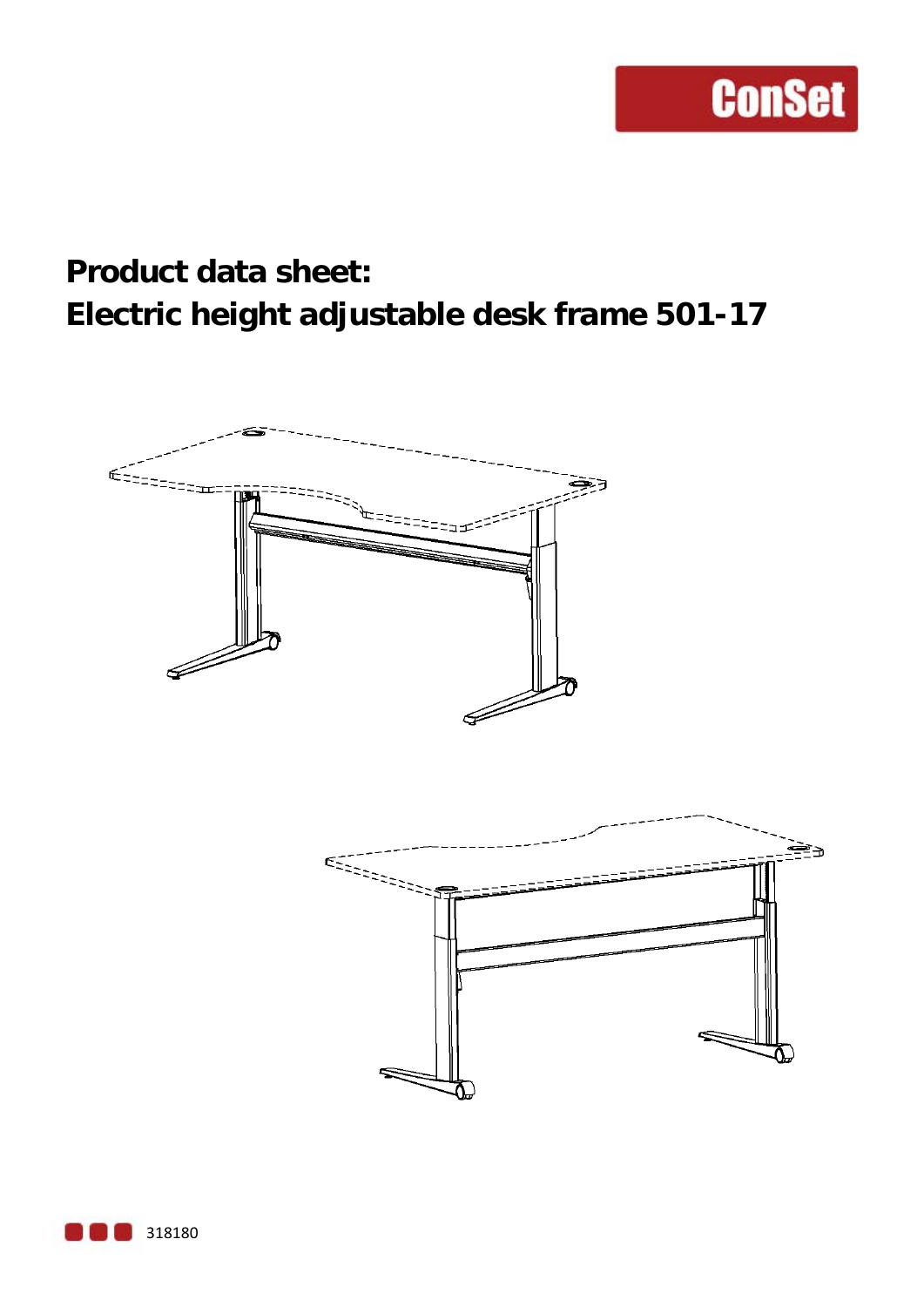## **Conset**

### **Table of contents**

| <b>Technical specifications</b> | page 3 |   |
|---------------------------------|--------|---|
| Main measures                   | page 4 |   |
| <b>Tabletop drillings</b>       | page 5 |   |
| Assembly and use                | page 6 |   |
| Safety and tests                | page 7 |   |
| Specification, components       | page   | 8 |

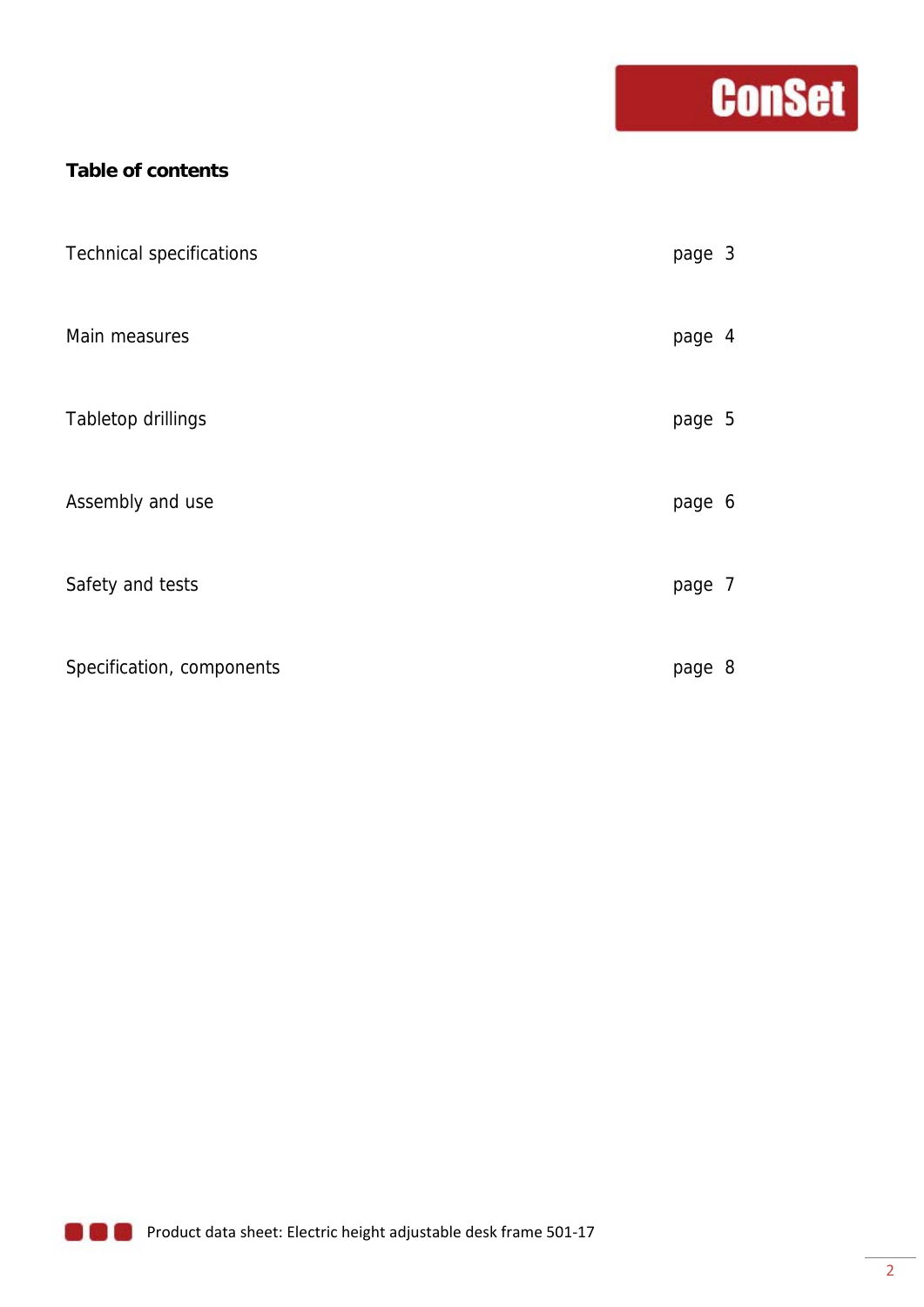### **Technical specifications**





Weight 21 kg



Pallet containing 30 pcs. set of frames. Weight 7 / 10 kg

Weight total 860 / 930 kg

### **Content of packing**



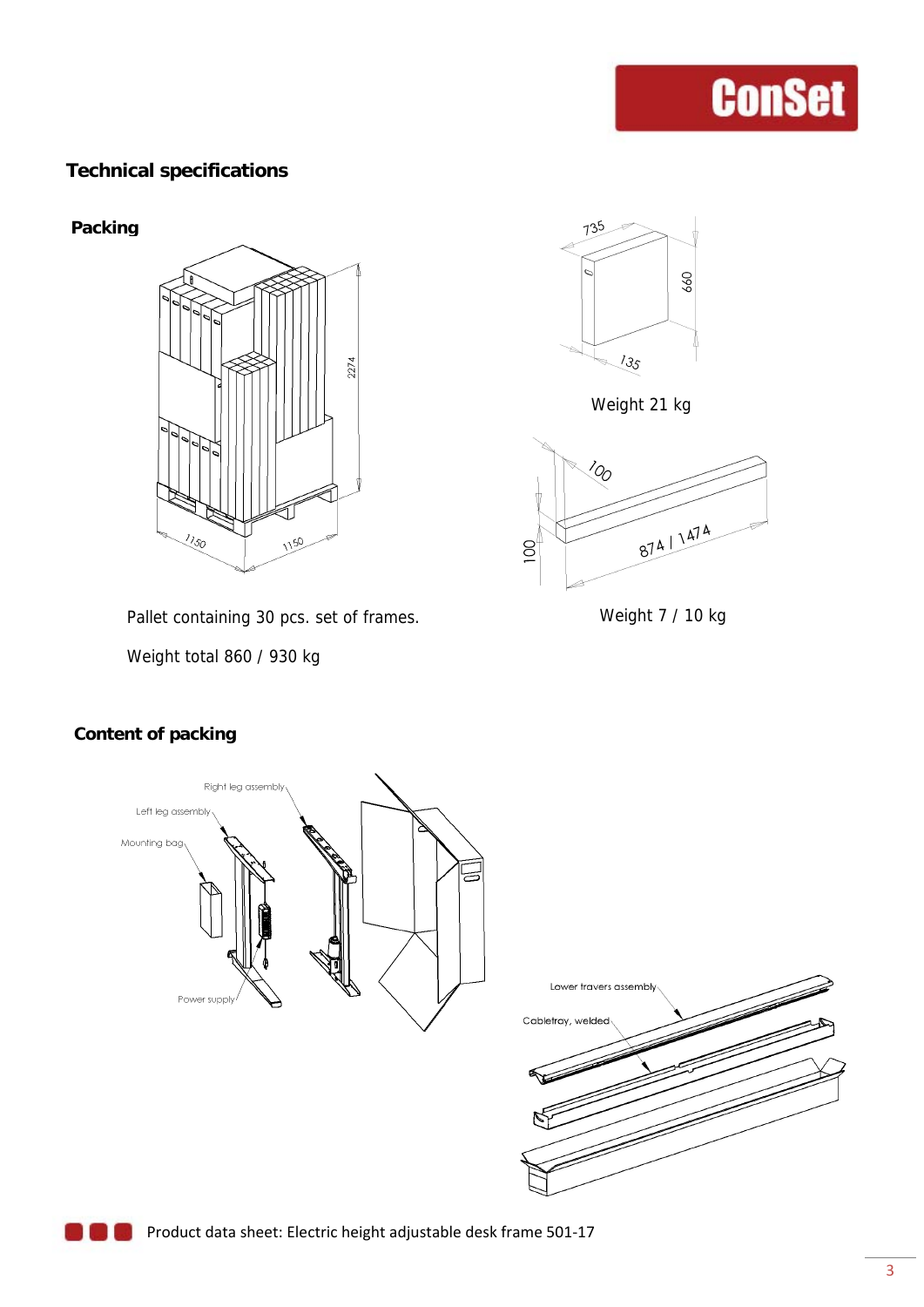#### **Main measures**





If further documentation needed, please find dwg documentation on the website.

**Product data sheet: Electric height adjustable desk frame 501-17**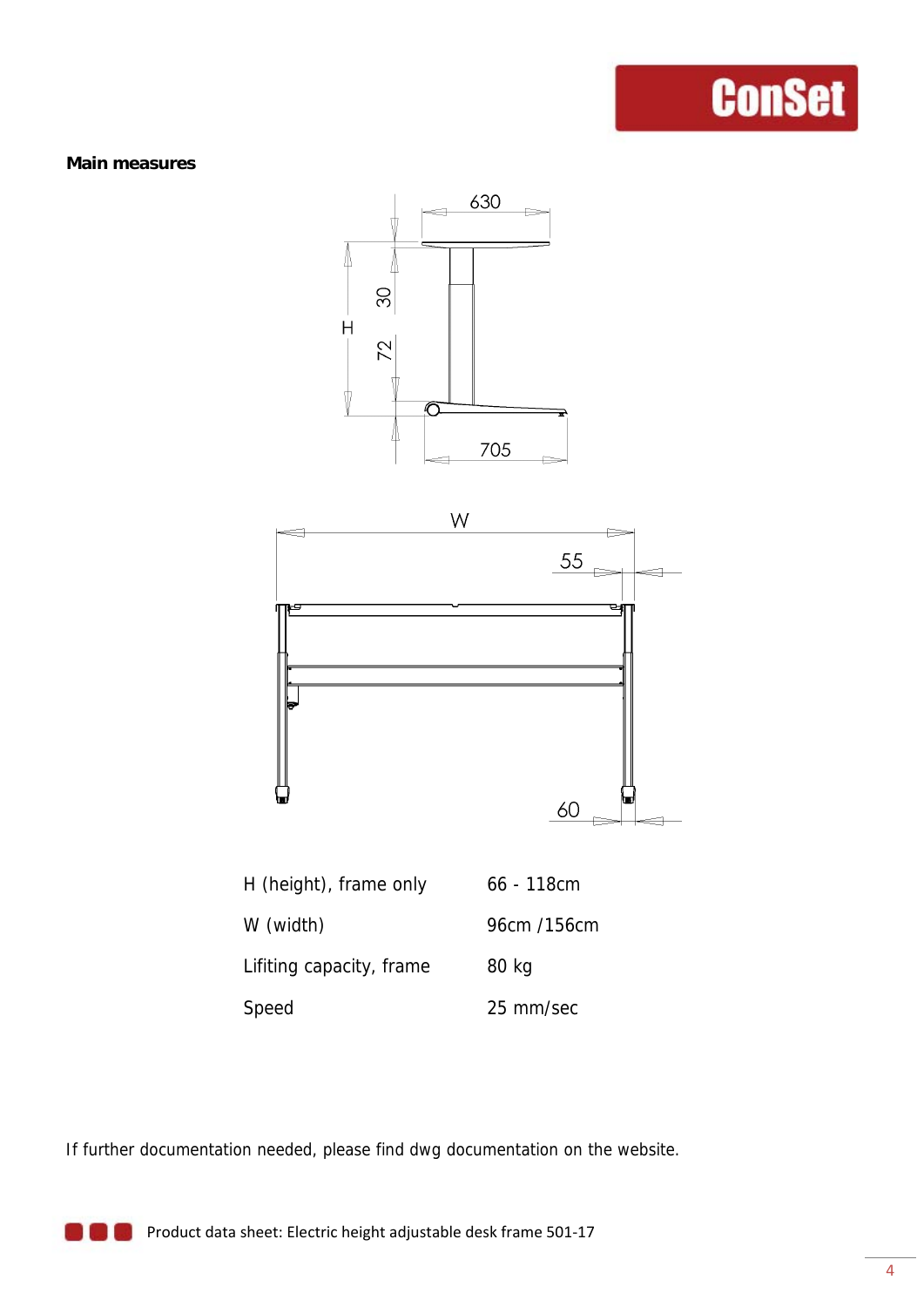### **Tabletop drillings**

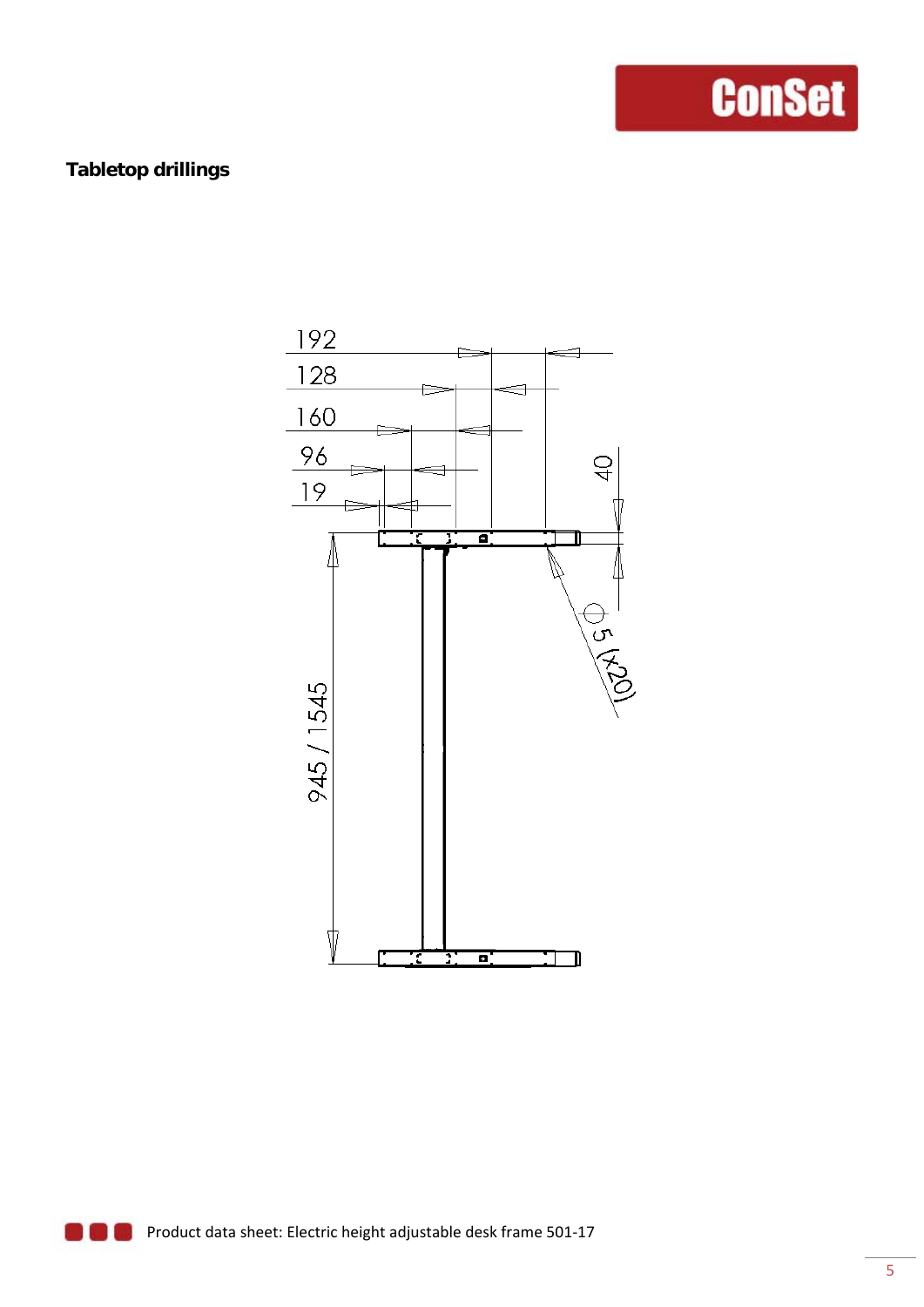#### **Assembly and use**

Along with all products a "Direction for assembly and use" is delivered. In this you will find a detailed description of the way of assembly.



After the frame has been mounted the chosen tabletop is mounted and the operation unit will be possible to fix at the bottom side of the tabletop. This operation unit has to rocker switches.

With rocker switch A and B it is possible to move the tabletop up and down and can be stopped at all levels. For safety reasons it is necessary to push both buttons at the same time for moving the table up and down.

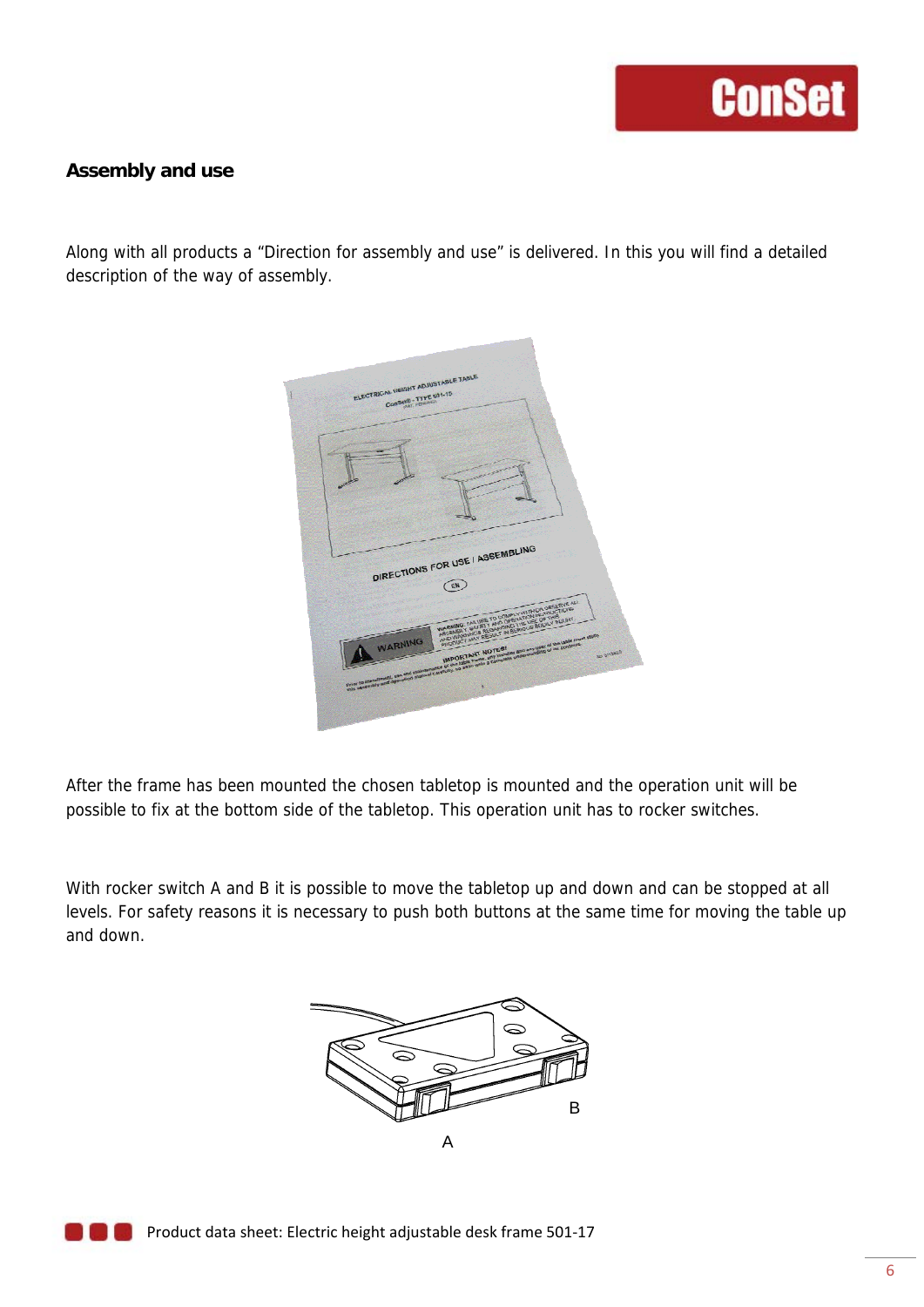### **Safety and tests**

All products have been tested up against the following norms:

ISO/DIS 8019

DS/ISO 7172

The norms mention above is possible to find at the website in the section "Norms and approvals".

#### **DECLARATION OF CONFORMITY**

We hereby declare, under our sole responsibility that the following products:

ConSet sit and stand tables product type 501-17

which are covered by this statement, are in conformity with the following standards and other normative documents::

- Counsel Directive 98/37/EF
- Counsel Directive 89/336/EØF with later changes
- Counsel Directive 73/23/EØF with later changes

With reference to the Machinery Directive (98/37/EF) please be aware:

- the sit and stand table is considered a machine and
- the sit and stand table may not be used until it has been assembled and installed according to the instructions.".